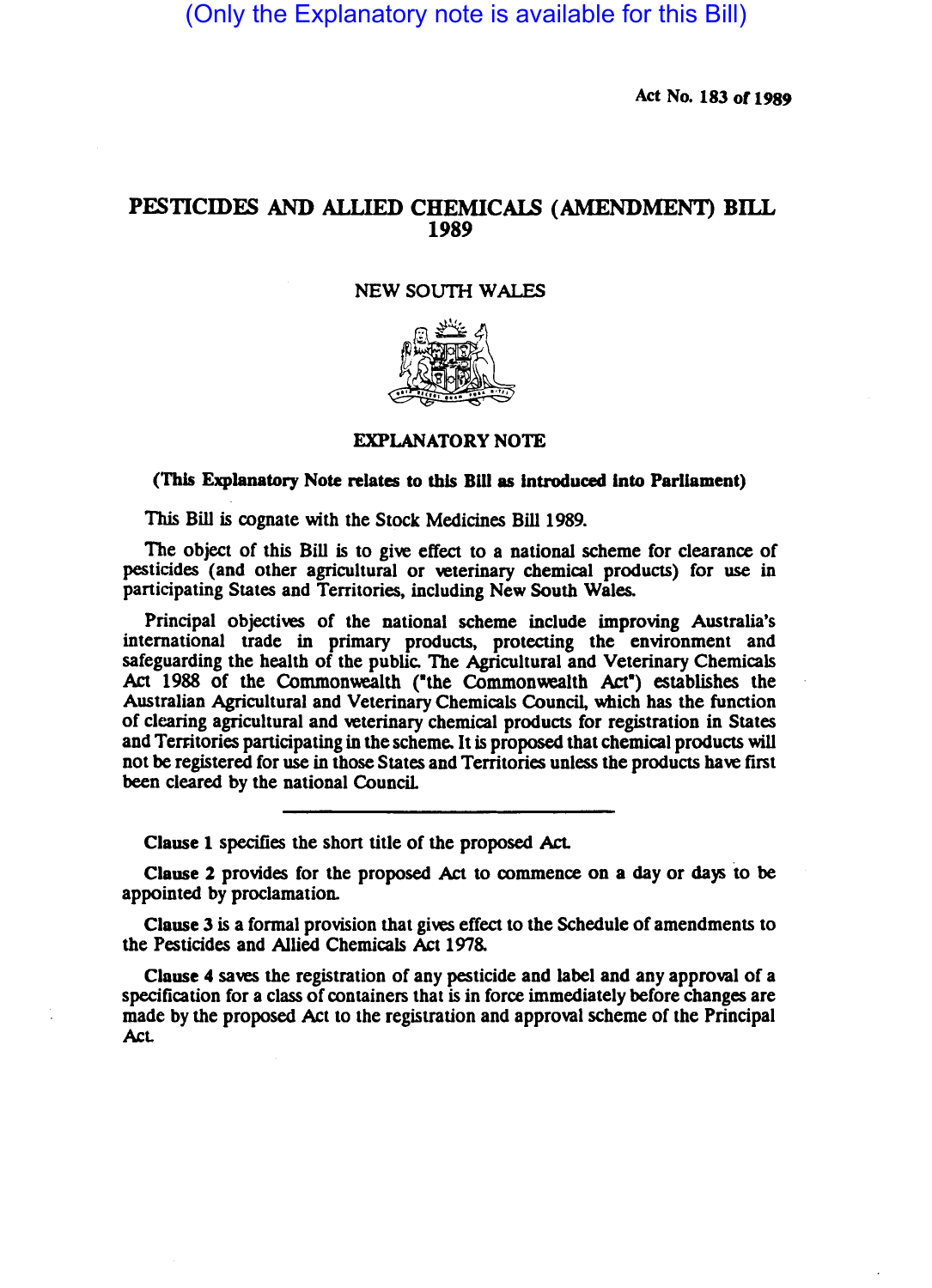## SCHEDULE 1· AMENDMENTS

#### Amendments relating to national scheme for assessment of chemicals

Schedule 1 (3) inserts a new section SB. The proposed section empowers the Minister, by order published in the Government Gazette, to declare a person or body of a national character to be the ·clearance authority" for the purposes of the proposed Act. It is intended to declare the Australian Agricultural and Veterinary Chemicals Council the clearance authority.

Schedule 1 (10) inserts a new Division 3 into Part 3. The proposed Division contains new sections 16A-16F.

- Proposed section 16A provides that Division 3 applies to registration of a pesticide only when there is a clearance authority and application may be made to that authority for clearance of the pesticide.
- Proposed section 16B restricts the discretion of the Registrar of Pesticides ("the Registrar") in determining applications for registration of pesticides when there is a clearance authority declared under proposed section SB. Generally, the Registrar may only register a pesticide that has first been cleared for registration. This does not apply, however, if the Minister considers registration is in the interests of New South Wales after having regard to:
	- whether the control or eradication of the pest or vegetation is of economic significance to New South Wales;
	- whether the pesticide will reduce the population of organisms resistant to similar pesticides or stock medicines;
	- whether use of the pesticide is desirable because of soil or climatic conditions or farming practices in New South Wales.

The Registrar must also, in such a case, be satisfied that section 14 (registration of certain pesticides prohibited) does not prohibit registration of the pesticide concerned.

- Proposed section 16C requires the Registrar to register a pesticide that has been cleared for registration by the clearance authority. Again, if the Minister considers refusal of registration to be in the interests of New South Wales because of considerations similar to those mentioned above or because of human health or environmental considerations notified to the Minister, the Registrar may refuse to register the pesticide.
- Proposed section 160 requires the registration of a pesticide to be effected subject to the same conditions as those imposed by the clearance authority on clearance (such as the uses to which the pesticide may be put).
- Proposed section 16E allows the Registrar to register a label that will allow, as well as uses of a pesticide permitted by the clearance authority, the following additional uses: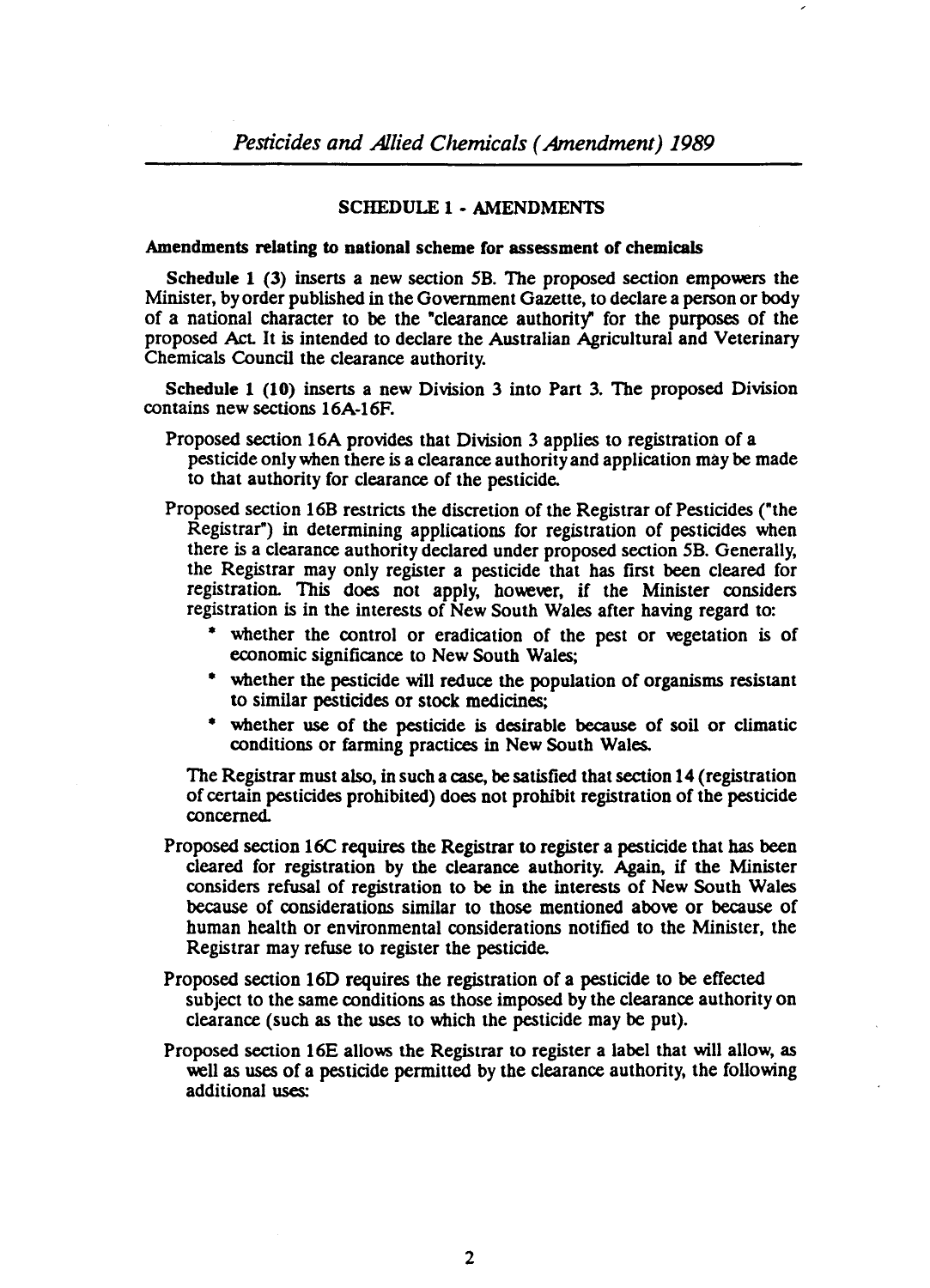- use for the purpose of facilitating the production of specialised crops;
- experimental use;
- small scale industrial or agricultural use.

Proposed section 16F provides that if a pesticide has been cleared for a limited period, the Registrar must cancel the registration of the pesticide at the end of that period. Generally. registration of a pesticide under the Act is for an indefinite period.

Schedule 1 (12) repeals section 20 and replaces it with proposed sections 20, 20 $A$ , 20B and 2OC. The new sections are equivalent to the present section 20 (cancellation of registration or approval). The new section 20C will not only allow cancellation of registration of a pesticide because of new information coming to light about the pesticide after its registration (currently. the only ground for cancellation). but also allow cancellation of registration under proposed section 16F and proposed section 20B explained below. On cancellation of the registration of a pesticide:

- (a) registration of each label for containers for the pesticide and each approval of a specification for containers for the pesticide must also be cancelled; and
- (b) notice must be given to the person who applied for registration of the pesticide and any other person with an interest in its registration.
- Proposed section 20A prohibits the Registrar from cancelling the registration of a pesticide for which there is a current certificate of clearance except where the Minister determines that it is in the interests of New South Wales to do so.

Proposed section 20B requires the Registrar to cancel the registration of a pesticide following withdrawal of clearance for the pesticide by the clearance authority. Again, an exception is provided where the Minister determines it is in the interests of New South Wales that the pesticide remain registered.

The amendments made by Schedule 1 (2), (5), (6), (7), (8), (9), (11), (13), (14) and *(lS)* are consequential on the amendments made by Schedule 1 (10) and (12).

### Other amendments

Schedule 1 (1) substitutes section 1 so as to amend the short title. As the Act deals only with pesticides. and not with allied chemicals (as was anticipated at one stage). the opponunity has been taken to change the short title to the Pesticides Act 1978.

Schedule 1  $(3)$  also inserts a new section  $5C$ . The proposed section makes it clear that, if a substance is registered under the proposed Stock Medicines Act 1989. registration under the Act of the substance as a pesticide is unnecessary.

Schedule 1 (4) amends section 7 so as:

- (a) to enable an analysis for the purposes of the Act to be carried out by a person acting under the supervision of an analyst appointed under the Act; and
- (b) to allow the Minister both to appoint inspectors of pesticides and to limit the functions that may be exercised or performed by an inspector appointed by the Minister.